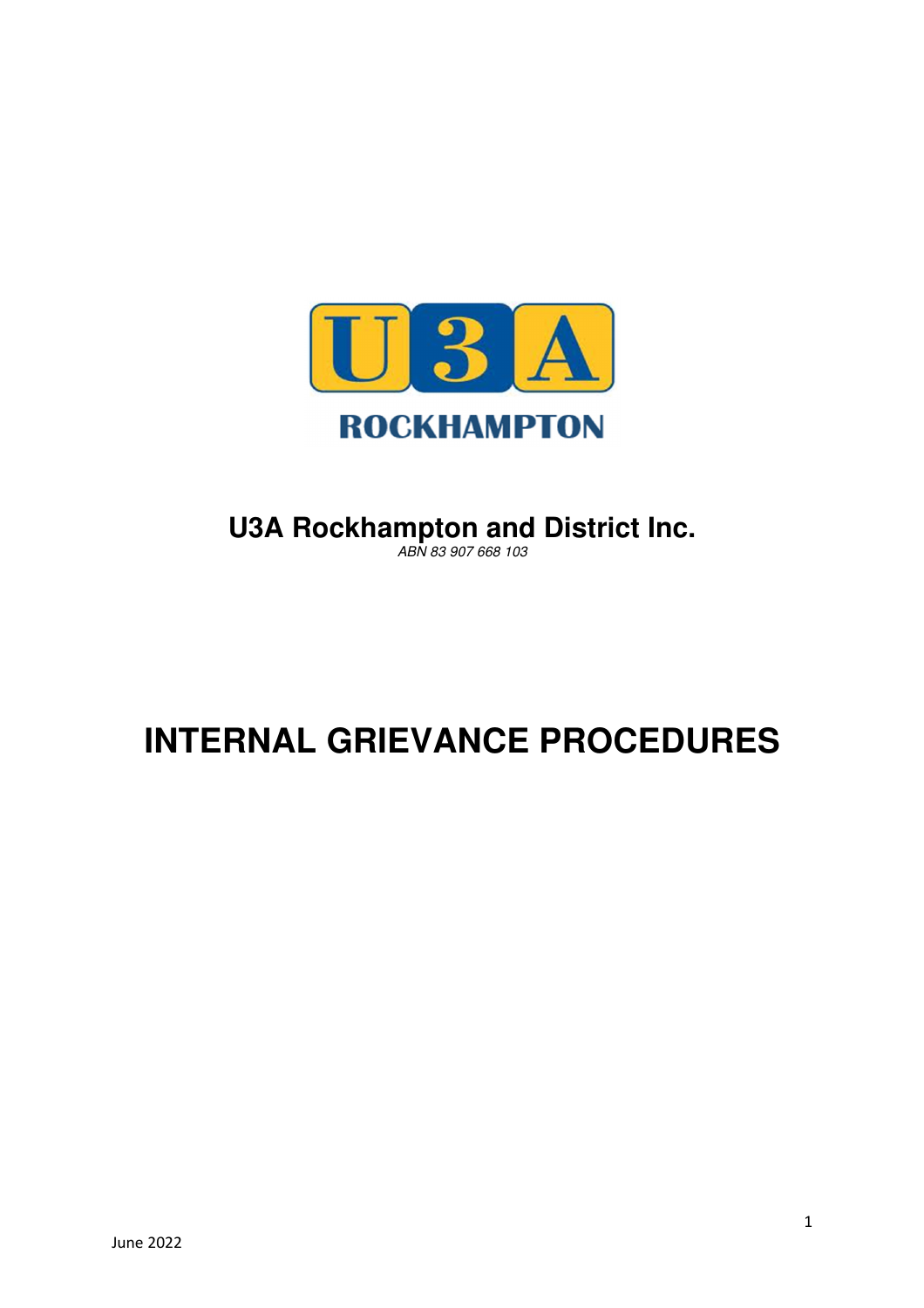# **Background**

The management committee and members of U3A Rockhampton and District Inc. aim to provide a simple, confidential and trustworthy procedure for resolving complaints based on the principles of procedural fairness. U3A Rockhampton and District has an obligation to ensure that the complaints procedure has integrity and is free of unfair repercussions or victimisation against any person making a complaint, and that complaints will be dealt with fairly and quickly.

Complaints may be resolved informally or formally. This procedure provides for resolution of complaints in a variety of ways:

- a. low key informal resolution where both parties accept the basic facts of a situation and come up with mutually agreed solution;
- b. situations where further investigation is required (See Attachment 1);
- c. resolution through mediation before, after or instead of investigation (See Attachment 2);
- d. Hearings by a Tribunal to investigate and/or determine complaints or conduct appeals to a previous decision (See Attachment 3).

Some complaints may be handled by an external agency under anti-discrimination, criminal or other relevant legislation.

#### **Responsibilities**

The management committee is responsible for investigating a complaint received by the Secretary but may appoint one or more of the committee members to manage the procedures. The committee will, when necessary, appoint a Tribunal comprised of three appropriate people to resolve a complaint.

The management committee and members of the association must take all necessary steps to make sure that the people involved in a complaint are not victimised. A person who harasses or victimises another person for making a complaint or supporting another person's complaint will be disciplined.

The person making the complaint is responsible for ensuring that their complaint is true, not maliciously motivated or intended to cause distress to the other person.

### **Who Can Lodge a Complaint?**

Any person (the complainant) may report a complaint about a person, people or the organisation if they feel that they have been discriminated against, harassed, bullied or there has been any other serious breach of U3A Rockhampton and District policies or Code of Conduct.

Complaints must be made in writing to the Secretary.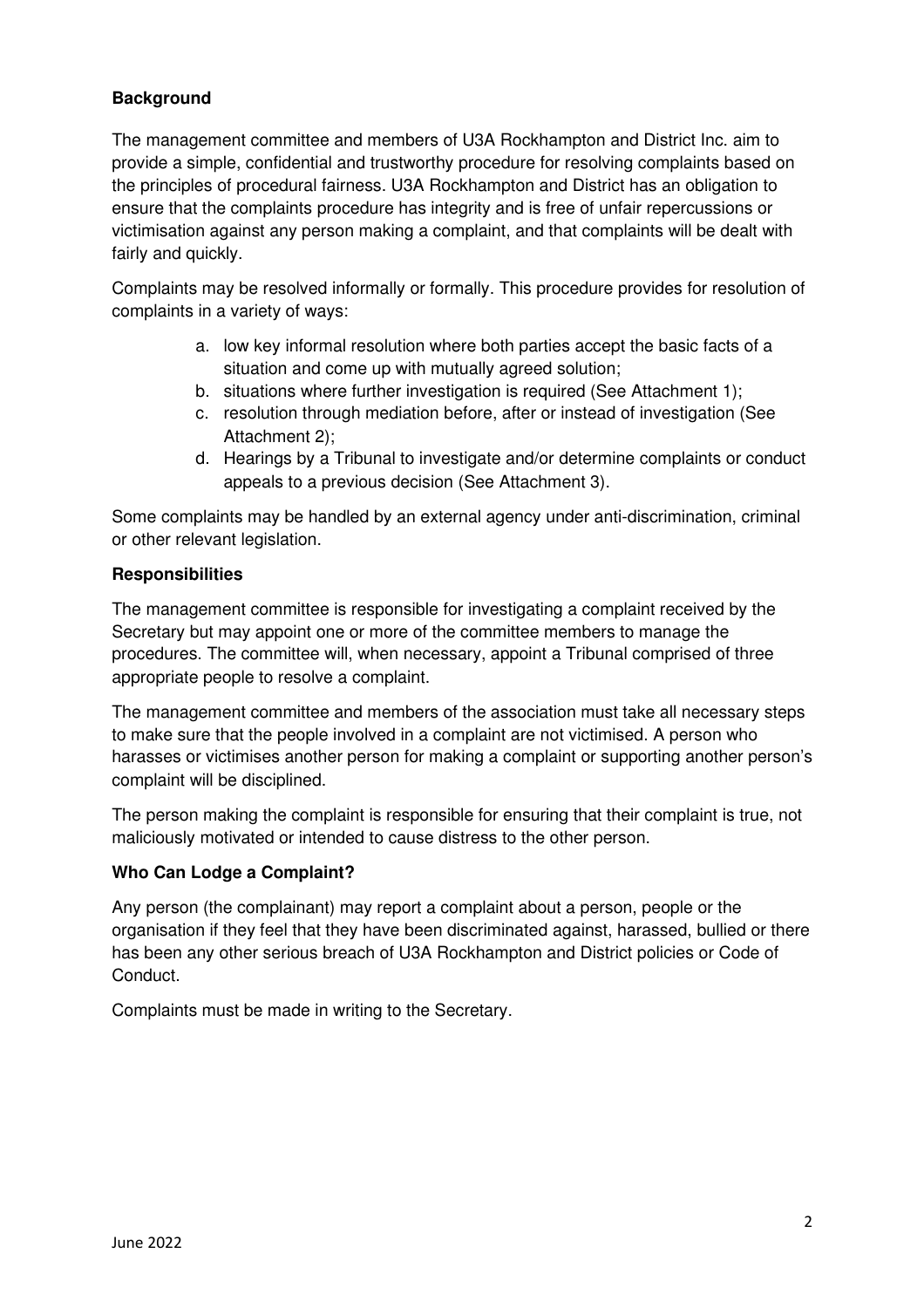#### **The Complaints Handling Process**

1. In the first instance, complaints should be reported to the Secretary and thence to the management committee.

2. A complaint may be dealt with formally or informally. An example of an informal process would be a low-key conversation where the complaint is resolved by agreement between the people involved with no need for further action.

3. The complainant may indicate his or her preferred process of handling the complaint. The management committee should consider whether the preferred process is an appropriate way to handle the particular complaint, for example, the law may require that the complaint/allegation be reported to an appropriate authority.

4. If a complaint is not resolved to the complainant's satisfaction through an informal process, the complainant may seek to have their complaint handed by an external agency under relevant legislation.

5. Where the management committee decides that a complaint should be the subject of an investigation process, it should take place in accordance with Attachment 1.

6. Once the management committee receives a written report from the investigator, the committee will determine what, in any, further action to take. This action may include:

(a) a direction to the investigator to make further enquiries and obtain additional information;

(b) disciplinary action; or

(c) referring the complaint to an informal or a formal mediation session, a hearings tribunal and/or the police or other appropriate authority.

The management committee may also determine to take no further action and dismiss the complaint.

7. If a complainant wishes to resolve the complaint with the help of a mediator, the management committee will, in consultation with the complainant, arrange for an independent mediator where possible. Lawyers will not be permitted to participate in the mediation process. The management committee will determine which party or parties are responsible to pay any costs of the mediation process.

8. Where the management committee refers a complaint to mediation, the mediation should proceed in accordance with the process in Attachment 2.

9. The management committee may convene a tribunal to hear a proceeding. The tribunal should proceed in accordance with Attachment 3.

10.If at any point in the complaint handling process, the management committee considers that a complainant has knowingly made an untrue complaint, or the complaint is malicious or inappropriately intended to cause distress to another person, the matter may be referred in writing to the Tribunal for review and appropriate action, including disciplinary action against the complainant.

11.The management committee will recognise and enforce any decision of a tribunal.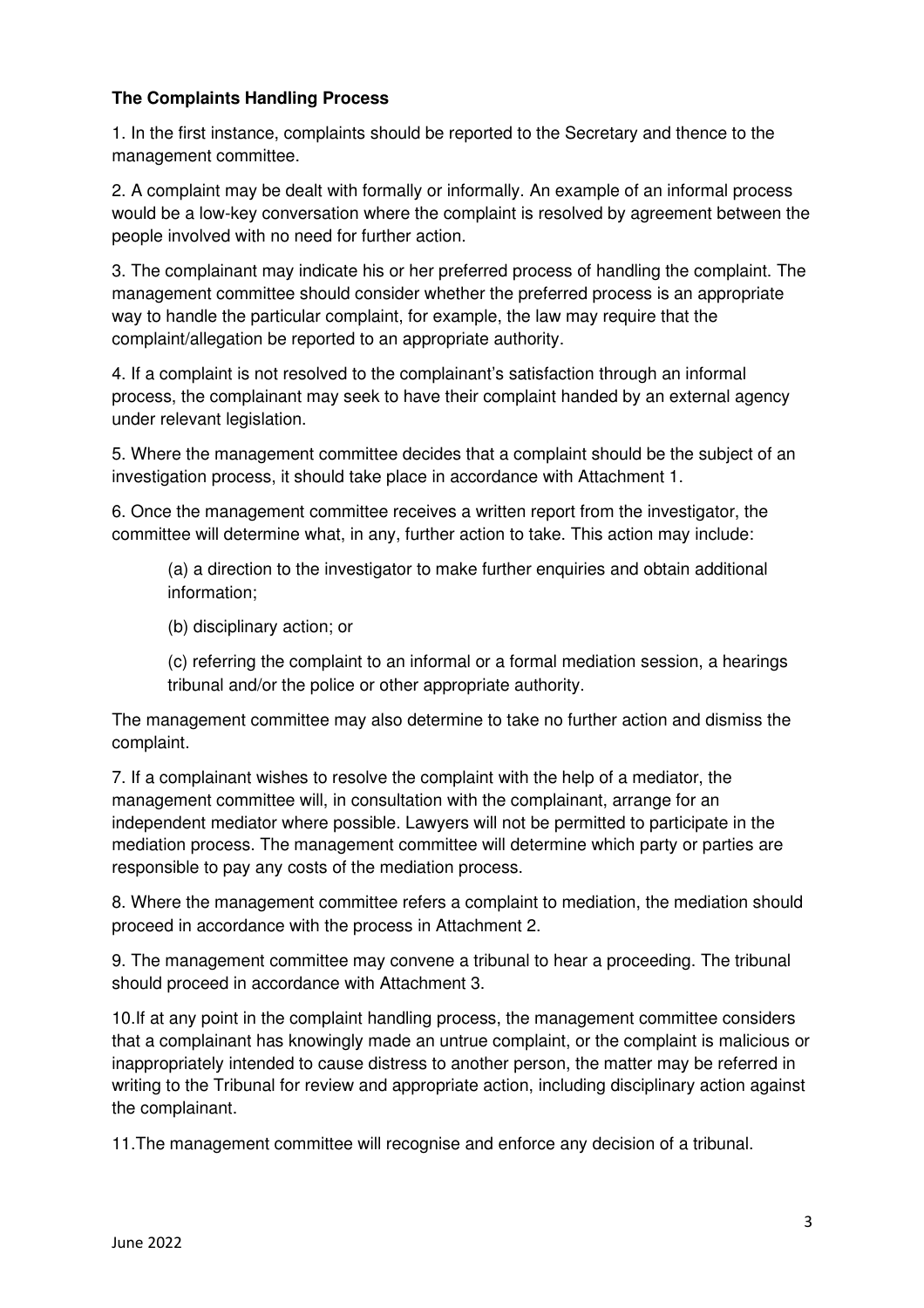# **ATTACHMENT 1 - INVESTIGATION PROCEDURE**

The management committee will determine whether a complaint will need to be investigated and evidence gathered to determine the facts relating to the incident, and produce findings and recommendations. Any investigation should be fair to all parties involved.

If a complaint requires investigation, the following steps should be followed:

1. A written brief will be provided to the investigator to ensure the terms of engagement and scope of the investigator's role and responsibilities are clear.

2. The complainant will be interviewed by the investigator and the complaint documented in writing.

3. The details of the complaint will be conveyed to the person/s complained about in full and the person/s will be given sufficient information to enable them to properly respond to the complaint.

4. The person/s subject to the complaint will be interviewed by the investigator and given the opportunity to respond. The response to the complaint will be documented in writing.

5. If there is a dispute over the facts, statements from witnesses and other relevant evidence will be obtained to assist in a determination

6. The investigator will determine whether the complaint is:

a. substantiated (there is sufficient evidence to support the complaint);

b. inconclusive (there is insufficient evidence either way);

c. unsubstantiated (there is sufficient evidence to show that the complaint is unfounded); and/or

d. mischievous, vexatious or knowingly untrue.

7. The investigator will produce a report documenting the complaint, investigation process, evidence, and findings and, if requested, recommendations. This report will be given to the management committee. The management committee will provide a report documenting the complaint and summarising the investigation process and key points that were found to be substantiated, inconclusive, unsubstantiated and/or mischievous will be provided to the parties.

9. Both parties are entitled to support throughout this process from their chosen support person (who is not empowered to speak on their behalf).

10. The parties may have the right to appeal against any decision based on the investigation. Any appeal should be in accordance with the appeals process provided in this Complaints Procedure.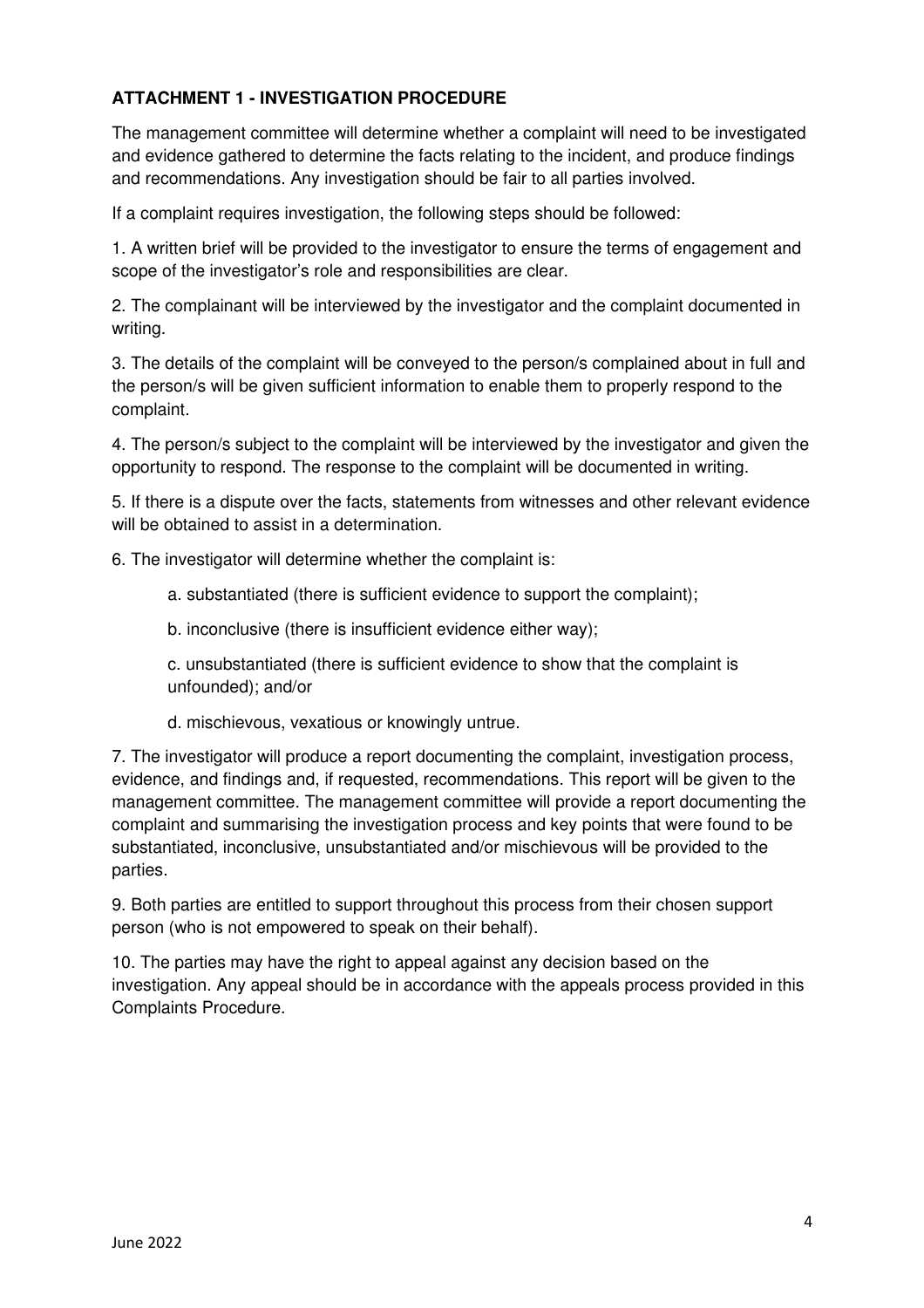# **ATTACHMENT 2 - MEDIATION PROCEDURE**

Mediation is a process that allows all people involved in a Complaint to talk through the issues with an impartial person – the mediator – and work out a mutual solution.

The mediator does not decide who is right or wrong and does not tell either side what they must do. Instead, he or she helps those involved talk through the issues making sure that the process is as fair as possible for all concerned.

The following is the general procedure for the conduct of mediations under this policy.

1. The people involved in a formal complaint may work out their own resolution of the complaint or seek the assistance of a neutral third person or a mediator. Mediation may occur at any time.

2. Mediation will only be recommended:

a. after both parties to the complaint have had their chance to tell their version of events to the management committee; and

b. the management committee does not believe that any of the allegations warrant any form of disciplinary action - proven serious allegations will not be mediated, no matter what the complainant desires; and

c. mediation looks like it will work (i.e., the versions given by both parties align or almost align and/or at the very least, it looks as though it will be possible for each party to understand the other party's point of view).

3. Mediation will not be recommended if:

a. both parties have a completely different versions of the events and they won't deviate from these;

b. either party is unwilling to attempt mediation;

- c. when the issues raised are sensitive in nature;
- d. when there is a real or perceived power imbalance between the people involved;
- e. matters that involve serious, proven allegations; or

f. the complaint is not suitable for mediation due to the nature of the complaint, the relationship between the parties any other relevant factors.

4. If mediation is chosen to try to resolve the complaint, the management committee will, in consultation with the parties, arrange for a mediator to mediate the complaint.

5. The management committee will notify the subject of the complaint that a formal complaint has been made, provide them with details of the complaint, and advise them that it has decided to refer the matter to mediation.

6. The mediator's role is to assist the parties reach an agreement on how to resolve the issues between them. The mediator, in consultation with the parties, will determine the procedures to be followed during the mediation. An agenda of issues for discussion will be prepared by the mediator.

7. The mediation will be conducted confidentially and without prejudice. The rights of the parties to pursue an alternative process if the complaint is not resolved will be preserved.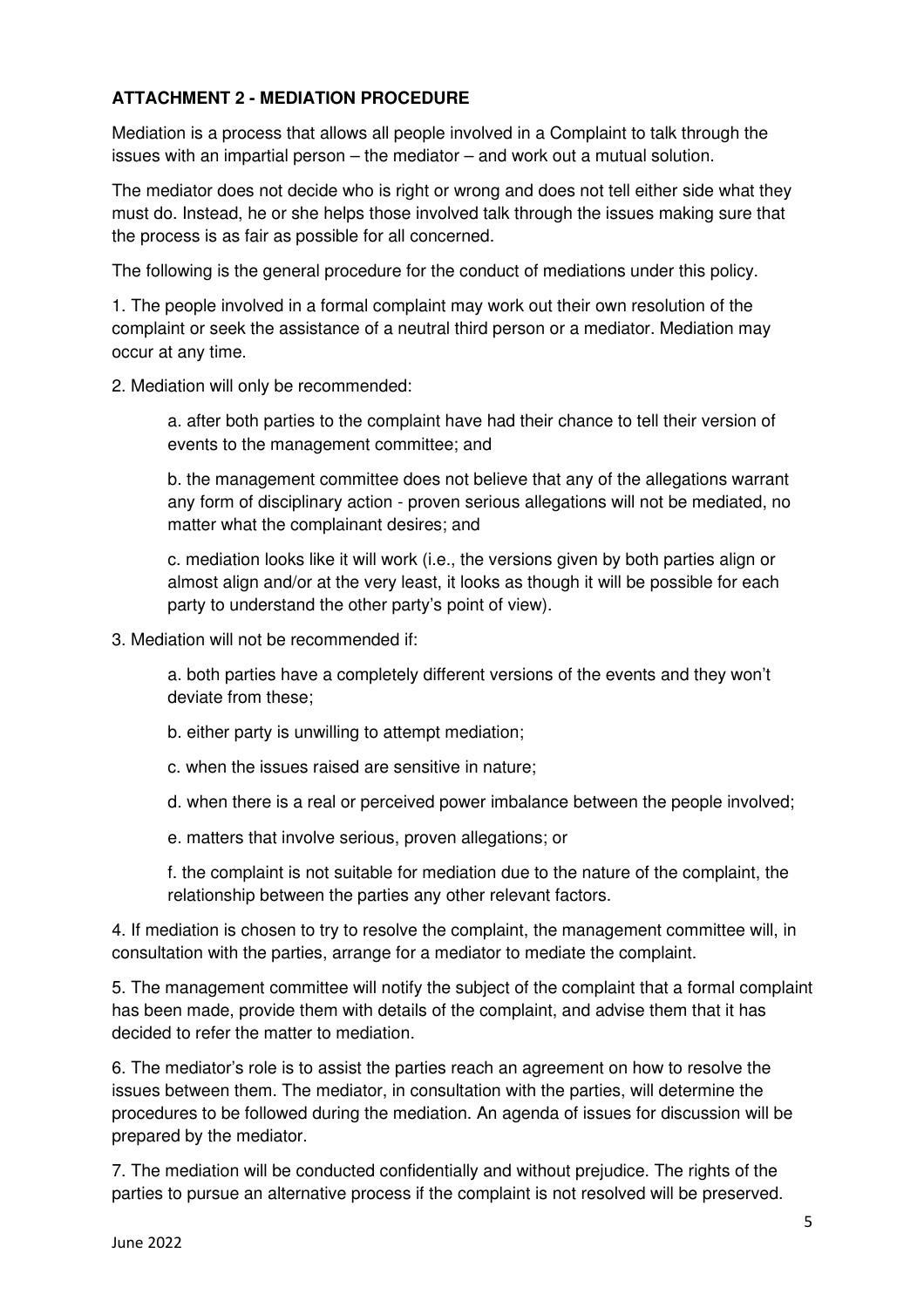8. If the complaint is resolved by mediation, the mediator will prepare a document that sets out the agreement reached between the parties and it will be signed by them as their agreement. The management committee will be advised of the resolution of the matter. The parties involved are expected to respect and comply with the terms of the agreement executed.

9. If the formal complaint is not resolved by mediation, the complainant may:

a. write to the management committee within 14 days of the mediation to request that they reconsider the complaint, particularly whether they refer the complaint to a resolution process other than mediation; or

b. approach an external agency such as an anti-discrimination or equal opportunity commission to resolve the matter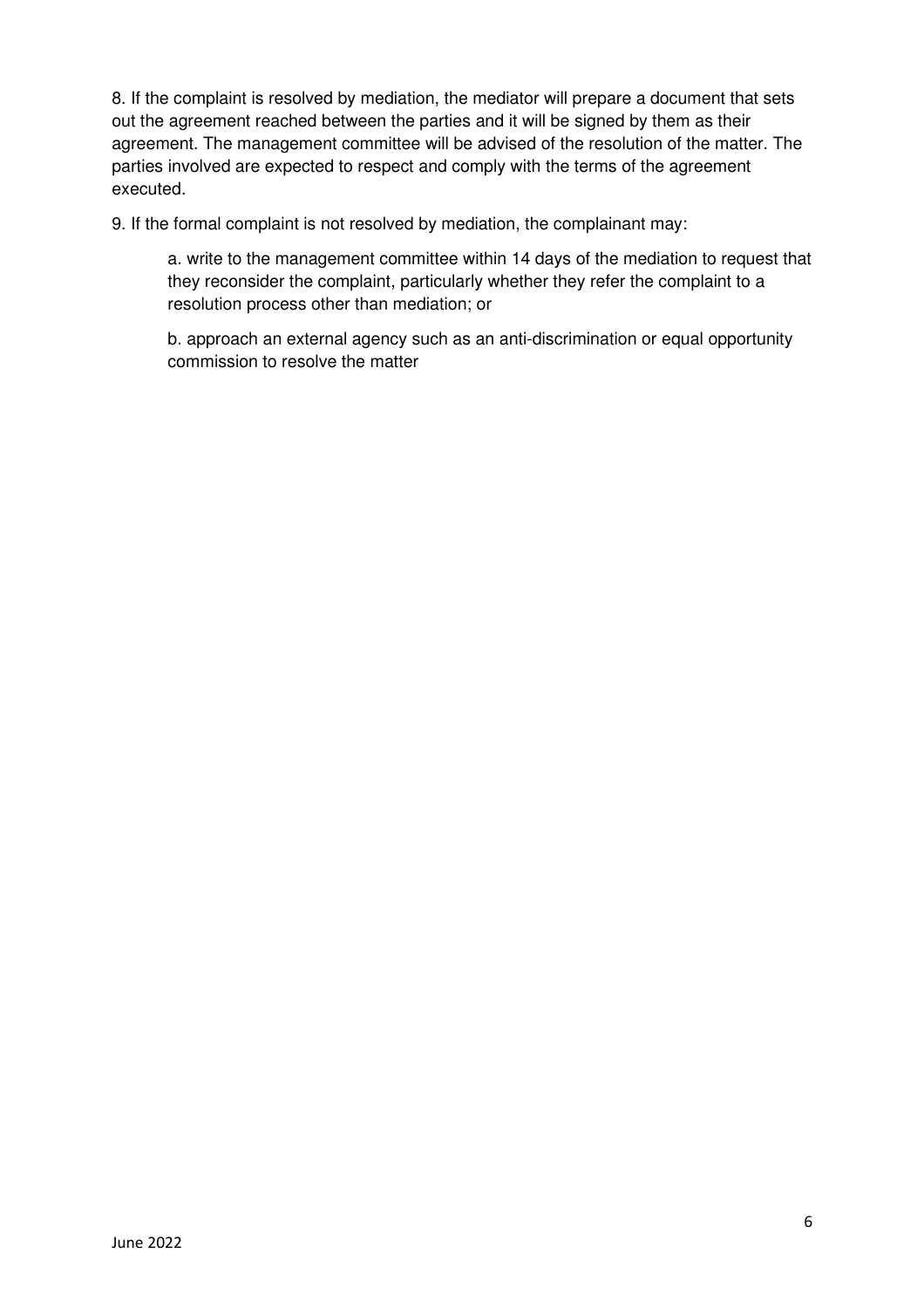# **ATTACHMENT 3 - HEARINGS & APPEALS TRIBUNALS PROCEDURE**

#### **1 - HEARINGS**

Where the management committee receives a complaint referred to it under the above procedure(s) the procedure set out below shall be followed:

1. Upon receipt of the complaint the management committee shall -

a. determine the composition of the Hearings Tribunal, as set out in clause 1(2) below; and

b. send to both parties a notice setting out the alleged breach (collectively referred to as Notice of Alleged Breach) in accordance with clauses 1(4) and 1(5) of this attachment; and

c. send a copy of the Notice of Alleged Breach to the chairperson of the Hearings Tribunal.

2. The Hearings Tribunal for a hearing shall be appointed by the management committee and may include:

a. a barrister or solicitor or if after reasonable attempts have been made to obtain such person without success, then a person with some experience in disciplinary/hearings tribunal;

b. a person with a thorough knowledge of the relevant issues; and

c. an impartial person of experience and skills suitable to the function of the Hearings Tribunal.

#### 3. Frivolous, vexatious or malicious complaints

a. If within 48 hours of receiving the Notice of Alleged Breach, the subject of the complaint alleges in writing to the Hearing Tribunal that the complaint is frivolous, vexatious or malicious, the Tribunal shall as a preliminary issue, determine whether or not such complaint is frivolous, vexatious or malicious and advise the parties of their determination.

b. The Hearing Tribunal shall provide to the other parties to the hearing (see clause 6) a copy of the above-mentioned written allegation.

c. The Hearing Tribunal shall determine the preliminary issue of whether the complaint is frivolous, vexatious or malicious as soon as practicable and in whatever manner the tribunal considers appropriate in the circumstances provided that it is done in accordance with the principles of natural justice.

d. If the complaint is determined to be frivolous, vexatious or malicious by the tribunal, then the complaint will be dismissed.

e. The decision of the tribunal under this clause 1(3) is not subject to appeal.

4. The Hearings Tribunal will send a Notice of Alleged Breach to the complainant in writing informing him/her that a Hearings Tribunal hearing will take place. The notice will outline:

a. that the complainant has a right to appear at the Hearings Tribunal to defend the complaint/allegations;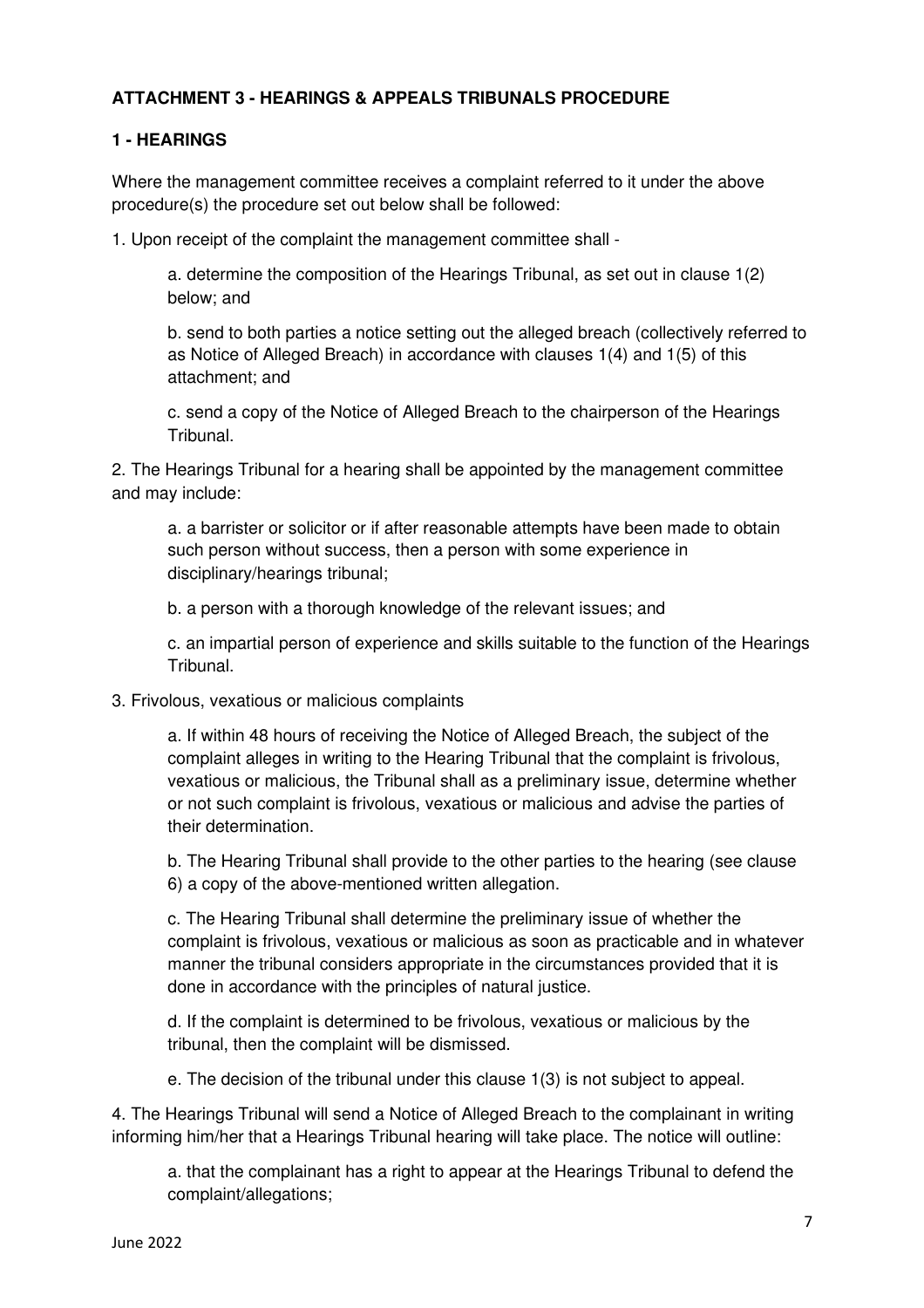b. the details of the complaint and of all allegations, as well as the provision or clause of any policy, rule or regulation that has allegedly been breached;

c. the date, time and venue of the Hearings Tribunal hearing;

d. that verbal and/or written submissions can be presented at the Hearings Tribunal;

e. that witnesses may attend the Hearings Tribunal to support the complainant's position;

f. an outline of any possible sanctions that may be imposed if the complaint is found to be substantiated;

g. that legal representation will not be allowed.

h. that the respondent may be assisted by a support person at a Hearings Tribunal. A person cannot be a support person if he or she has been admitted to practice as a lawyer or worked as a trainee lawyer.

i. A copy of any information/documents that have been given to the Hearings Tribunal (e.g., investigation report findings) will also be provided.

5. The Hearings Tribunal will send a Notice of Alleged Breach to the complainant(s) in writing informing them that a Hearings Tribunal hearing will take place. The notice will outline:

a. that the complainant has a right to appear at the Hearings Tribunal to support their complaint/allegations;

b. the details of the complaint, including any relevant rules or regulations the subject of the complaint is accused of breaching;

c. the date, time and venue of the Hearings Tribunal hearing;

d. that verbal and/or written submissions can be presented at the Hearings Tribunal hearing;

e. that witnesses may attend the Hearings Tribunal hearing to support the complainant's position; and

f. that legal representation will not be allowed.

g. A copy of any information/documents that have been given to the Hearings Tribunal (e.g., investigation report findings) will be provided to the complainant.

6. The Hearings Tribunal shall hear and determine the alleged breach in whatever manner it considers appropriate in the circumstances (including by way of teleconference, video conference or otherwise) provided that it does so in accordance with the principles of natural justice. The purpose of the hearing shall be to determine whether the subject of the complaint has committed a breach of any relevant rule, regulation or policy of the association. If the Hearings Tribunal considers that such a breach has been committed, it may impose any one or more of the sanctions set out in clause 3 below.

7. The parties to the hearing shall include the complainant, the subject of the complaint, management committee members and any relevant witnesses which the Hearings Tribunal considers necessary.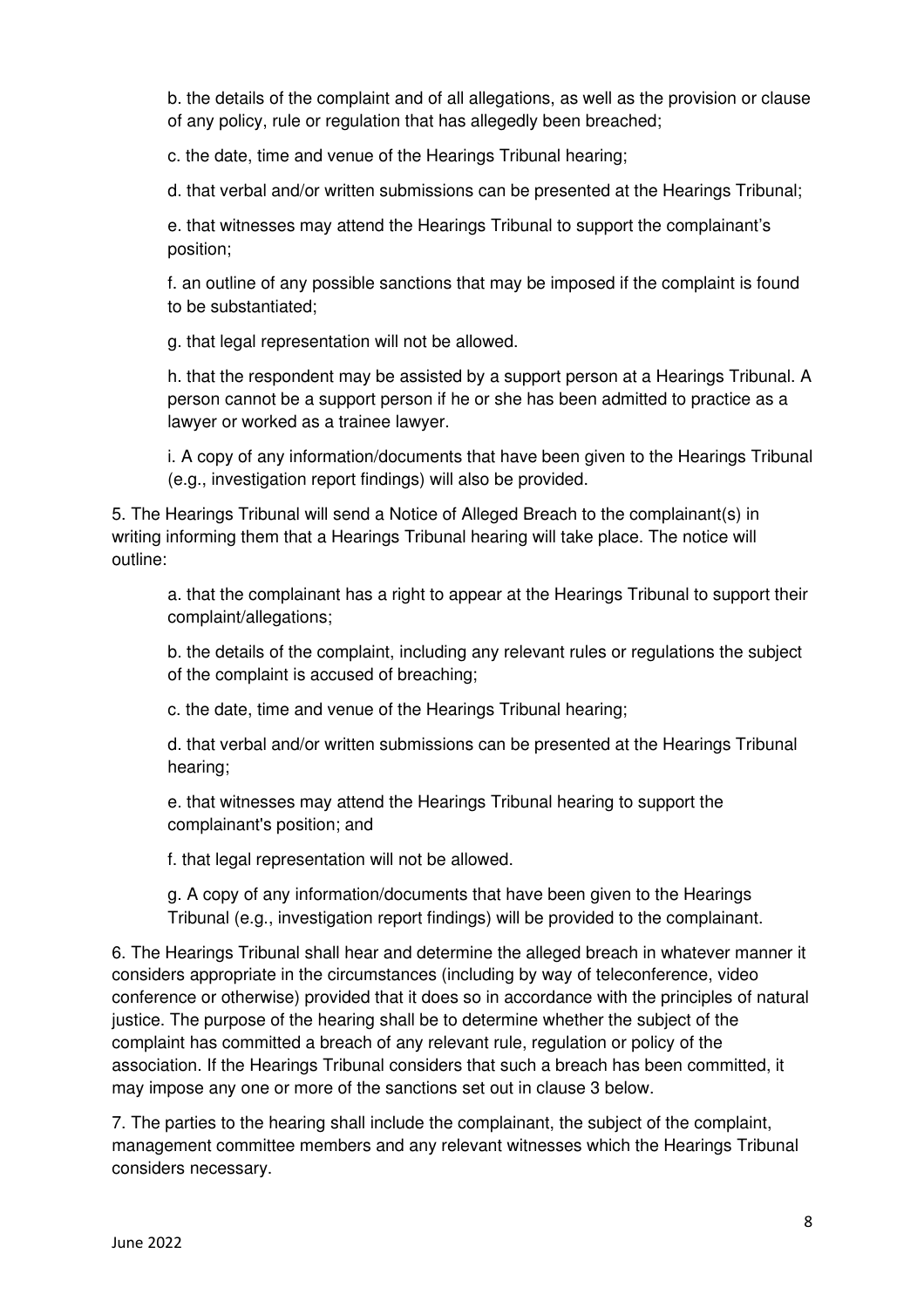8. If upon receipt of the Notice of Alleged Breach the Hearings Tribunal considers that pending the determination of the matter, the subject of the complaint may put at risk the safety and welfare of the complainant or others, it may order that the subject of the complaint be:

a. suspended from any role they hold with the association;

b. banned from any event or activities held by the association; and/or

c. required not to contact or in any way associate with the complainant or other person about whom the alleged breach relates, pending the determination of the hearing.

9. There is no right of appeal of the decision by a Hearings Tribunal under clause 1(8).

10. No party to the hearing may be legally represented. The Hearings Tribunal may grant leave for a party to the hearing to be legally represented where their livelihood or a proprietary right is at risk. The onus is on the party seeking representation to prove that livelihood or a proprietary right is at risk.

11. Each party to the hearing shall bear their own costs in relation to the hearing.

12. The Hearings Tribunal shall give its decision as soon as practicable after the hearing and will deliver a statement of the written reasons to both parties.

13. Each member of each Hearings Tribunal established under this Policy shall be indemnified by the management committee which appointed them from any claim or action for loss, damages, or costs made against them arising out of, or in connection with, their function as a member of the Hearings Tribunal. Each party appearing before a Hearings Tribunal shall release each member of that tribunal from any claim or action for loss, damages, or costs made against them arising out of, or in connection with, their function as a member of the Hearings Tribunal. If required by the tribunal, each party will sign a document giving effect to such release.

14. All members of the Hearings Tribunal shall keep all matters relating to the hearing (including but not limited to the nature of the complaint, information obtained before and during the hearing, and the decision of the Hearings Tribunal) confidential.

# **2 - APPEALS**

A party represented at a Hearings Tribunal may appeal a decision of that Hearings Tribunal on the sole ground that natural justice has not been provided at the hearing.

- 1. An appeal against a decision of a Hearings Tribunal shall be made to an Appeals Tribunal established by the management committee. Subject to the discretion of the Appeals Tribunal, all appeals shall be heard at a mutually agreed venue.
- 2. There is only one right of appeal following the decision of the initial Hearings Tribunal. Any appeal must be solely and exclusively resolved by the Appeals Tribunal and the decision of such Appeals Tribunal is final and binding on the parties. There is no further right of appeal. It is agreed that no party to such appeal may institute or maintain proceedings in any external court or tribunal until they have exhausted their appeal rights under these procedures.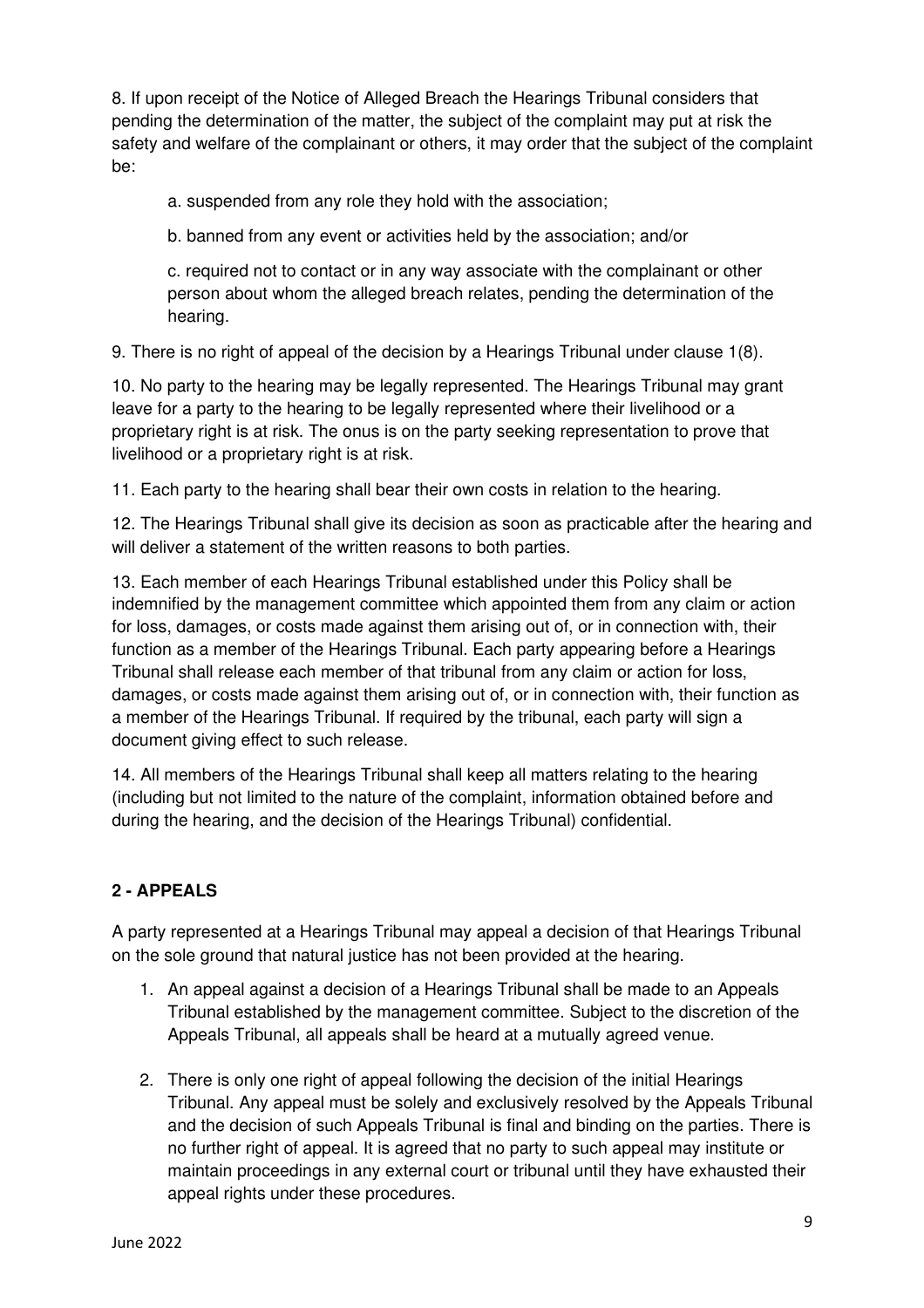3 The process for such appeal is as follows:

a. the party wishing to appeal shall within 72 hours of a Hearings Tribunal delivering its decision advise the management committee, in writing, of their intention to appeal (Notice of Intention to Appeal);

b. The management committee will act as the Appeals Tribunal to hear and determine the appeal (which shall comprise of persons in accordance with clause 1(2) above but not the same persons who were part of the Hearings Tribunal that made the decision to which the appeal relates); and c. within 5 days of lodging the Notice of Intention to Appeal, (or such shorter time as determined by the Appeals Tribunal if there is urgency) the party wishing to appeal shall:

i. pay a non-refundable appeal fee of \$550.00 (including GST) to the association; and

ii. submit to the management committee four written copies of the grounds of appeal, which will be provided to the other party, to the Hearings Tribunal who made the decision which is the subject of the appeal and the Appeals Tribunal. If either of the requirements in this sub-clause are not met by the required time, the appeal shall be deemed to be withdrawn;

d. Upon completion of the procedures in clauses 2(3)(a)-(c) above, the management committee shall determine a time and date for the hearing of the appeal and notify all parties to the appeal in writing. The procedure for the appeal shall be the same as the procedure for the Hearings Tribunal.

4. An Appeals Tribunal may reject an appeal on the basis that the grounds of appeal are not satisfied.

5. Upon hearing the appeal the Appeals Tribunal may -

a. dismiss the appeal;

b. uphold the appeal;

c. impose any of the sanctions set out in clause 3 below; and/or

d. reduce, increase or otherwise vary any sanction imposed by the initial Hearings Tribunal.

6. Every member shall recognise and enforce any decision and penalty imposed by an Appeals Tribunal under this policy.

7. The Appeals Tribunal has no power to award costs and each party shall bear their own costs in relation to any appeal.

8. The hearing and appeal procedures set out above prevail over any other rules, regulations and policies of the association.

### **3 - SANCTIONS**

1. Any disciplinary measure imposed by a Hearings Tribunal or Appeals Tribunal must -

a. conform to the principles of natural justice;